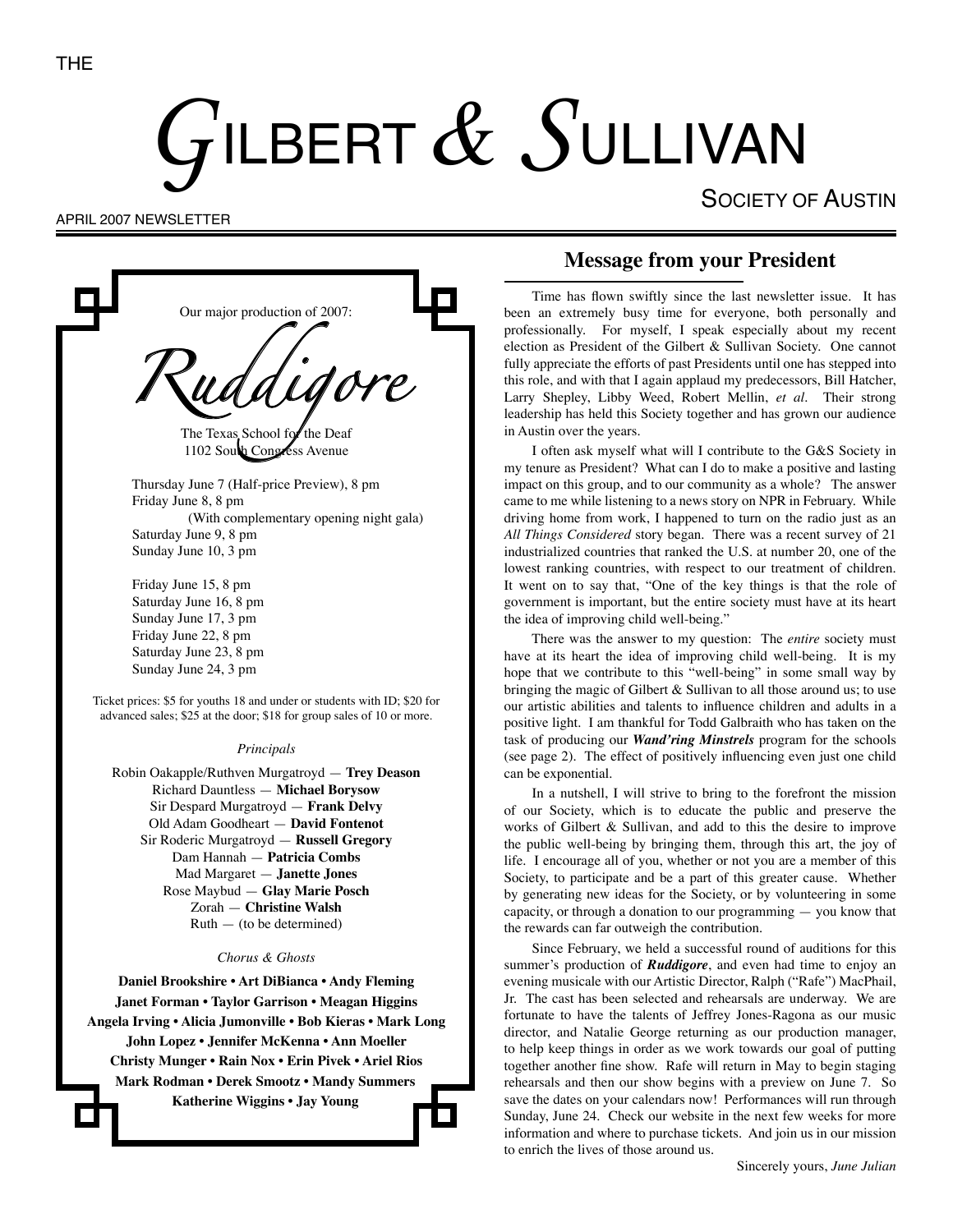#### **Last Musicale**

*Report by Reba Gillman*

June Julian, our new President, says that when people ask her how a person with a full time job, a family, and active involvement in many projects, can take on the Gilbert & Sullivan Presidency, she replies, "Like the Bad Baronets of *Ruddigore*, who are doomed to commit a crime a day, I am driven to do one good deed a day."

We are indeed fortunate that she is performing those good deeds for our Society with her customary energy and good cheer, and we welcomed her enthusiastically as she presided over our first Musicale under her Presidency. June outlined the cast of our upcoming *Ruddigore* (see list elsewhere), and our member Dave Gutman invited us all to attend the 50<sup>th</sup> Zilker Garden Festival on March 31 and April 1, 2007 from 10 AM to 5 PM. June noted that pottery by Dave would be available on April 14 and 15 at the Cactus and Succulent show and sale of plants and pottery at Zilker. Then with Ralph MacPhail, Jr. presenting his delightful program on *Ruddigore*, we went on to a wonderful evening.

It was Monday March 5, 2007, when we gathered 29 strong in the lovely home of Benny and Nancy Jay. We assembled downstairs in front of the Jays' magnificent large screen TV, in order to view the 1967 animated cartoon of *Ruddigore*, made in England with a soundtrack recorded by the original D'Oyly Carte Opera Company. Never released commercially, this video was not of high quality, but Nancy Jay had spent hours using her knowledge and skill to upgrade the material, and we watched an excellent film. Rafe did his usual fine job of imparting well-researched information in an amusingly light-hearted way. He told us that *Ruddigore* was Gilbert's parody of Victorian Melodrama, which evolved to meet the needs of nineteenth century England's large working-class audiences, offering theater they could understand and relate to. "Melodrama" means "music drama," and the music enhances the emotional impact of the presentation. Rafe observed that it was most popular in the 1840's, but is still very much present today in row after row of paperback romance novels (sometimes called "bodice rippers") displayed in bookstores and supermarkets. Rafe said that while we still know some of the characteristics of melodrama: villains with handlebar moustaches and capes, pure-as-the driven-snow heroines, and manly heroes, there are some characteristics of Victorian melodrama that might not be familiar to us today, although they were to Gilbert's audience. He added that fortunately Gilbert wrote so well that *Ruddigore*  is a rollicking wonderful show, whether or not the audience is steeped in Melodrama, and informed by the historical material Rafe was about to present.

As the program ended and we rose to press to the banquet (without singing this time) Janette Jones told us some bad news (see item about Frank Delvy in **News of Members** on this page).

Those present were: Arthur DiBianca, David Fontenot with daughter Katy, Reba Gillman, Loel Graber, Russell & Kay Gregory, Dave & Ros Gutman, Enid Hallock, Gary & Chris Hallock, Benny & Nancy Jay, Janette Jones, June Julian, Ralph

MacPhail, Jr., Vivian Mansell, Jennifer McKenna, Nancy Mc-Queen, Steve & Eve Schwartzman with Steve's sister Marcia Levy, Bob Sharron, Milt Weiss with guest Jeanette Springer, and Dave Wieckowski with son and midshipmite Brian.

\* \* \* \* \* \* \* \* \* \*

### **News of Members**

We are happy to report that **Pat Hobbs** has agreed to serve as a Director on the G&S Board.

**Frank Delvy**, cast as Sir Despard Murgatroyd, fell on Monday, March 5<sup>th</sup> and in a freak accident jabbed his elbow sharply into his abdomen and injured his kidney. He was taken to the emergency room where a scan revealed an enlarged kidney. Surgery was prescribed but had to be delayed because Frank had been taking aspirin. Cancer is suspected, and removal of the kidney is the only option. Frank has regretfully withdrawn from the cast of *Ruddigore*, and will undergo surgery on Thursday, March 29<sup>th</sup>. We hope for the best and wish Frank a speedy recovery.

Treasurer **Dave Wieckowski** reports the following story about his son, **Brian**, who at the age of eight performed as midshipmite in our June 2006 *Pinafore*. Brian went far beyond the call of duty last June. He learned all the chorus music, words, and motions, and got permission to perform with the chorus, which he did enthusiastically. This fall Brian's 4*th* grade class studied the struggles for justice and equality of a group of Native Americans in the late 1800s. In February a report came home quoting Brian's response to a test essay on the subject. It ended with a resounding, "A man is but a man, whether he hoists his flag at the fort, or his slacks on the prairie."

**Allan Longacre**, Executive V.P., had a very successful meeting with **Tiffany Webb**, the Activity Director at **Westminster Manor**, and was able to arrange some valuable — and much appreciated — rehearsal time, with presentations open to Westminster residents.

## *The Wand'ring Minstrels*

Board member **Todd Galbraith** has worked very creatively and with much energy to organize a new outreach program to perform for schools, businesses, and community organizations. A 45 minute presentation, based on material from *Pinafore* and *Ruddigore*, is followed at school performances by a question and answer session. Performances already scheduled are: April 10, two shows in a row at Georgetown High School; May 3, Brentwood Christian School; May 20, Church of the Holy Spirit in Dripping Springs. Suggestions for other contacts are very welcome. Please get in touch with Todd at

989-3317 or galbraithproducts@yahoo.com.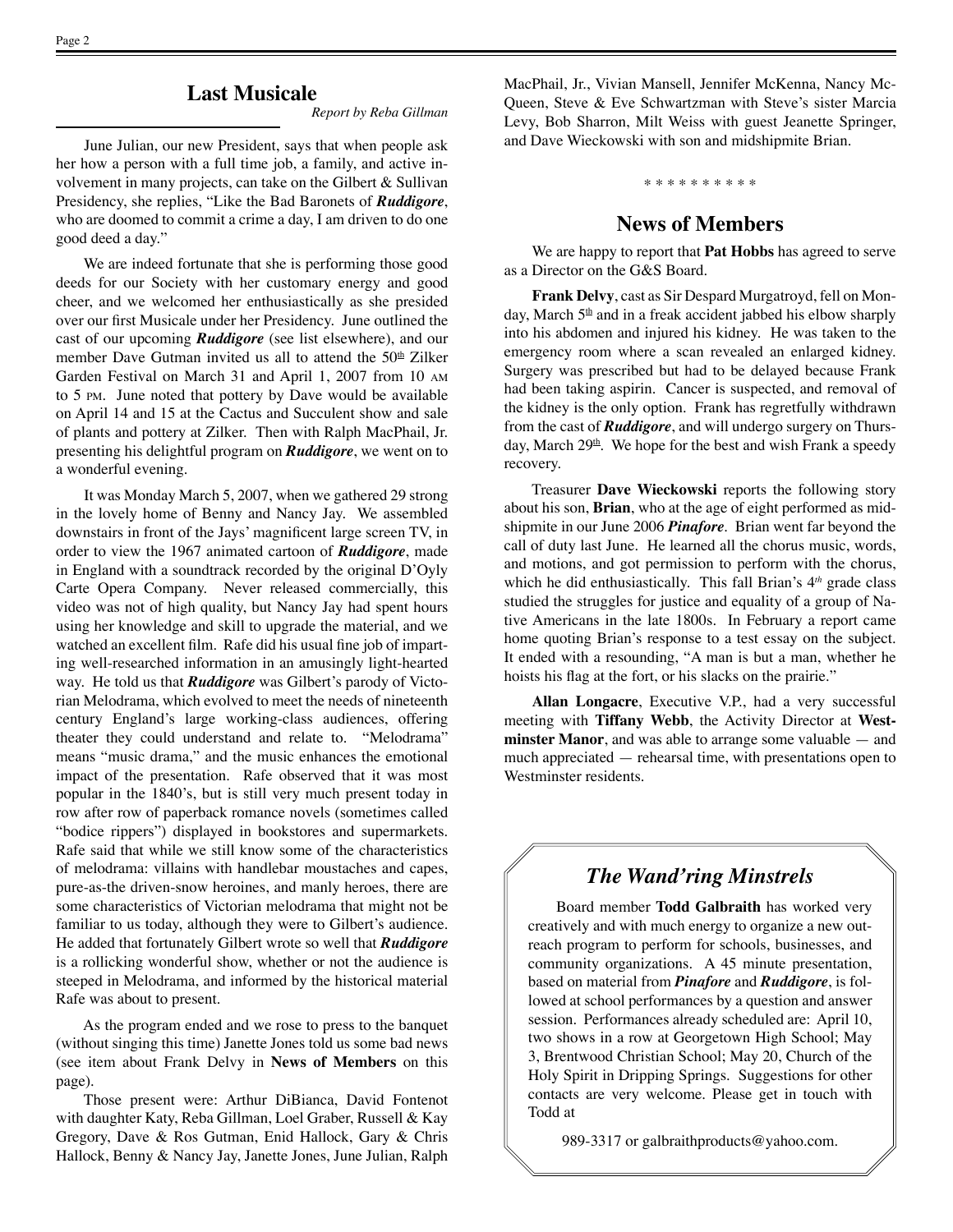## **Douglas Charles Earley**

We are sorry to learn of the recent death of Bill Hatcher's cousin Douglas Earley in Austin at the age of 88. He was for many years President of the Cleve H. Tandy Foundation and supporter of our G&S shows with several yearly donations. Mr. Earley was born in Olean, New York, and moved to Brownsville, Texas, when he was 12. He lived in Brownsville for 63 years and was an upright and active member of his community. He was involved with professional societies and charitable organizations and served on the Board of the Brownsville Society for Crippled Children, United Way, Palmer Drug Abuse Program, the Valley Zoological Society, and Texas Commerce Bank. His special interests were to support children, theater, and those who need cheering in hospitals and hospices. Bill took Cousin Doug to our G&S shows, which he thoroughly enjoyed.

#### **Member of the Month**

All dues-paying members are eligible to be our "Member of the Month". The Member of the Month (who is randomly selected) is entitled to receive a CD of our 2005 *Mikado*. The Member of the Month for this month is:

## **Becky & Larry Brenner**

Congratulations! Please call our office (472-4772) to let us know where we should send your CD.

## **Relive** *H.M.S. Pinafore***!**

Nancy Jay's excellent DVD's and CD's of our 2006 production of *H.M.S. Pinafore* are available at \$20 and \$15 respectively. Please call our office 472-4772 or visit our website www.gilbertsullivan.org to order your copies.

**An outstanding Gift for any occasion!**

## **Rafe to Direct Gilbert Play in Shreveport**

Ralph MacPhail, Jr., our Artistic Director, has been engaged to direct Gilbert's short burlesque of *Hamlet*, *Rosencrantz and Guildenstern* [*not to be confused with Tom Stoppard's play Rosencrantz and Guildenstern are Dead — Ed.*] for a single performance in April for The Gilbert & Sullivan Society of North Louisiana. The performance will be April  $16<sup>th</sup>$  at 7:30 PM at the Strand Theatre in Shreveport and will serve as a curtainraiser for the Carl Rosa Opera Company's touring production of *The Pirates of Penzance*. See www.thestrandtheatre.com [and see below for a special discount for our members to see this company at the Paramount in April.]

Gilbert wrote *Rosencrantz and Guildenstern*, which he called "A Tragic Episode in Three Tableaux, Founded on an Old Danish Legend," in 1874 as a satire on Henry Irving's *Hamlet* at the Lyceum Theatre. It wasn't produced until 1891, and before his death Gilbert himself appeared as King Claudius in several charity matinee performances.

*Rosencrantz and Guildenstern* was a part of Rafe's Master of Fine Arts thesis production in 1972, and in 1986, he gave a paper on the play (and other Gilbert references to Shakespeare) at M.I.T. as a part of the W.S. Gilbert Sesquicentennial Conference. Rafe and Alice would *love* to see some familiar faces at the Strand Theatre on April  $16<sup>th</sup>$ !

#### **Pirates at the Paramount!**

An exclusive offer from The Paramount Theatre to Gilbert & Sullivan Society members for the upcoming performances of *The Pirates of Penzance* by the Carl Rosa Opera Company for two nights only, April  $12<sup>th</sup>$  and  $13<sup>th</sup>$ , 2007, at the Paramount Theatre. Visit http://www.austintheatre.org, and follow the instructions to purchase your tickets; enter "GANDS" as the promotional code to receive \$5.00 off the price. You must purchase tickets online to receive the discount. Visit www.gilbertsullivan.org for more details.

## Membership Form

We encourage you to join our Society. If you are a member, please check your membership renewal date on the top of the mailing label. If expired or near expiration, your membership needs to be updated! To correct your address, renew your membership, or become a member, complete this form, and mail it to us with your check, payable to "**GSSA**":

| The Gilbert & Sullivan Society of Austin<br>P.O. Box 684542                                                                                                                                                                                                                                               | <b>Austin, Texas 78768–4542</b> Phone: 472-4772 (472-GSSA)                                                                                          | Name & Address:                                                                                                        |
|-----------------------------------------------------------------------------------------------------------------------------------------------------------------------------------------------------------------------------------------------------------------------------------------------------------|-----------------------------------------------------------------------------------------------------------------------------------------------------|------------------------------------------------------------------------------------------------------------------------|
| Please check a membership category.<br>Individual $(\$20-\$29)$<br>Family/Group (\$30-\$49)<br><b>Patron</b> (\$50–\$99)<br><b>Grand Duke or Duchess (\$100-\$249)</b><br><b>Major General (\$250-\$499)</b><br>Pooh-Bah (\$500-\$999)<br><b>Pirate King (\$1000-\$2499)</b><br>Savoyard $(\$2500 \& up)$ | We are proud to list our mem-<br>bers in our programs, but if you<br>would prefer NOT to be listed<br>in our programs, please check<br>here: $\Box$ | E-mail address:<br>Employer:<br>Does your company match donations?<br>$\Box$ I'd like to volunteer. I'm interested in: |